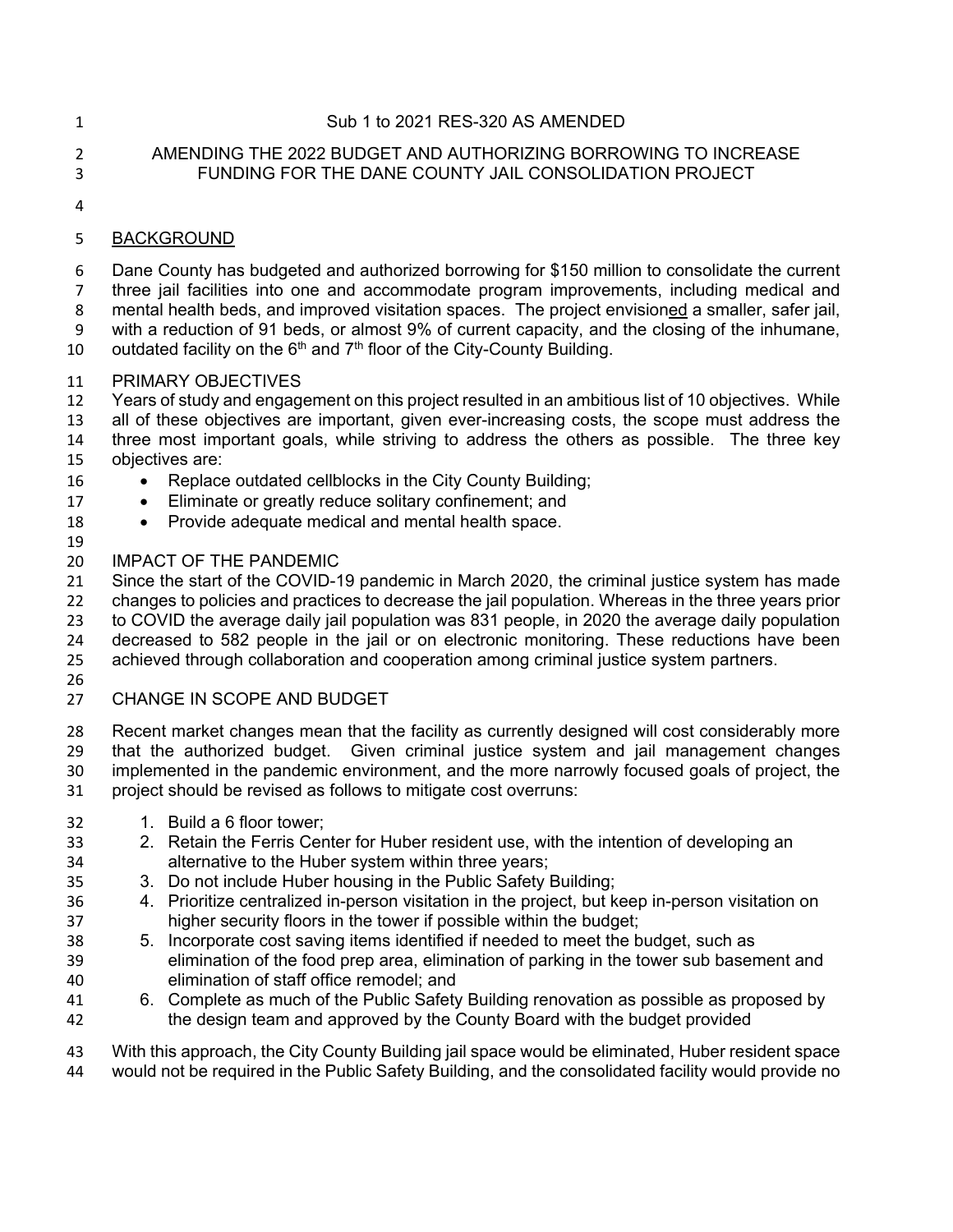more than 825 beds to meet necessary resident classification, as the Dane County Sheriff's Office deems appropriate, including medical and mental health beds.

 Based on the best estimates available, there is an interest in amending the 2022 budget and authorizing an additional \$16 million in borrowing to bring this project to completion with the changes delineated above.

#### COMMITMENT TO REFORM AND TO DECREASED INCARCERATION

 Criminal justice reform is multi-jurisdictional, with municipal, county, state, and federal government playing key roles. The Dane County Criminal Justice Council brings together the key stakeholders and, along with its three subcommittees, has initiated work on a number of reforms. Further data analysis and sustained intergovernmental cooperation are necessary to address outstanding questions and fully realize the potential of reform.

 Additional multi-jurisdictional approaches to decrease the jail population exist. For example, the Crisis Triage Center should decrease average daily population by approximately 25. The use of a screening tool by law enforcement could result in yet more diversions from jail to mental health support services. At the same time, the Department of Corrections largely determines who, of those recently sentenced or on probation or parole holds, remain in the jail and for how long. A regular population review process with the Department of Corrections to identify and address those who are held for technical violations of probation or parole without a new criminal charge could further decrease the number of residents under roof; on October 19, 2021 there were 46 people who met this criteria.

Reform of the Huber system also offers potential for decreasing the jail population. It is the

Sheriff's purview to determine jail classification for each jail resident - maximum, medium, or

minimum security - in addition to any special needs and/or eligibly for special programs, which

includes release on electronic monitoring and participation in the Huber program. Changes to

- the county's approach to Huber, with the development of a justice system services section
- within the Department of Human Services, could result in fewer individuals held in jail—and

potentially better outcomes for the individual's health and wellbeing.

There is a willingness on the part of the County Board to consider funding evidence-based

 practices such as the use of tablets to enhance visitation and programming opportunities, and expanded electronic monitoring.

 On-going evaluation of criminal justice system reforms will examine effectiveness and efficiency of approaches and guide future budget decisions. Measuring outcomes with accurate data will ensure Dane County is investing in effective programming that reduces incarceration and promotes individual and community health.

 NOW, THEREFORE, BE IT RESOLVED that the budgeted amounts in account CPSHRF 57037 "Jail Consolidation" and CPSHRF 87974 "Borrowing Proceeds" be increased by \$16,000,000

 BE IT FURTHER RESOLVED that for the purpose of financing the costs of completing the consolidated jail project that consists of constructing a tower up to 6 stories and renovating the Public Safety Building to include no more than 825 beds, including the costs related to the financing, the County Board authorizes the issuance of not to exceed \$16,320,000.00 general obligation bonds for a 20 year term pursuant to Chapter 67 of the Wisconsin Statutes.

- BE IT FURTHER RESOLVED that the Dane County Board of Supervisors urges the Dane
- 88 County Criminal Justice Council to routinize bi-annual reporting of the jail population including